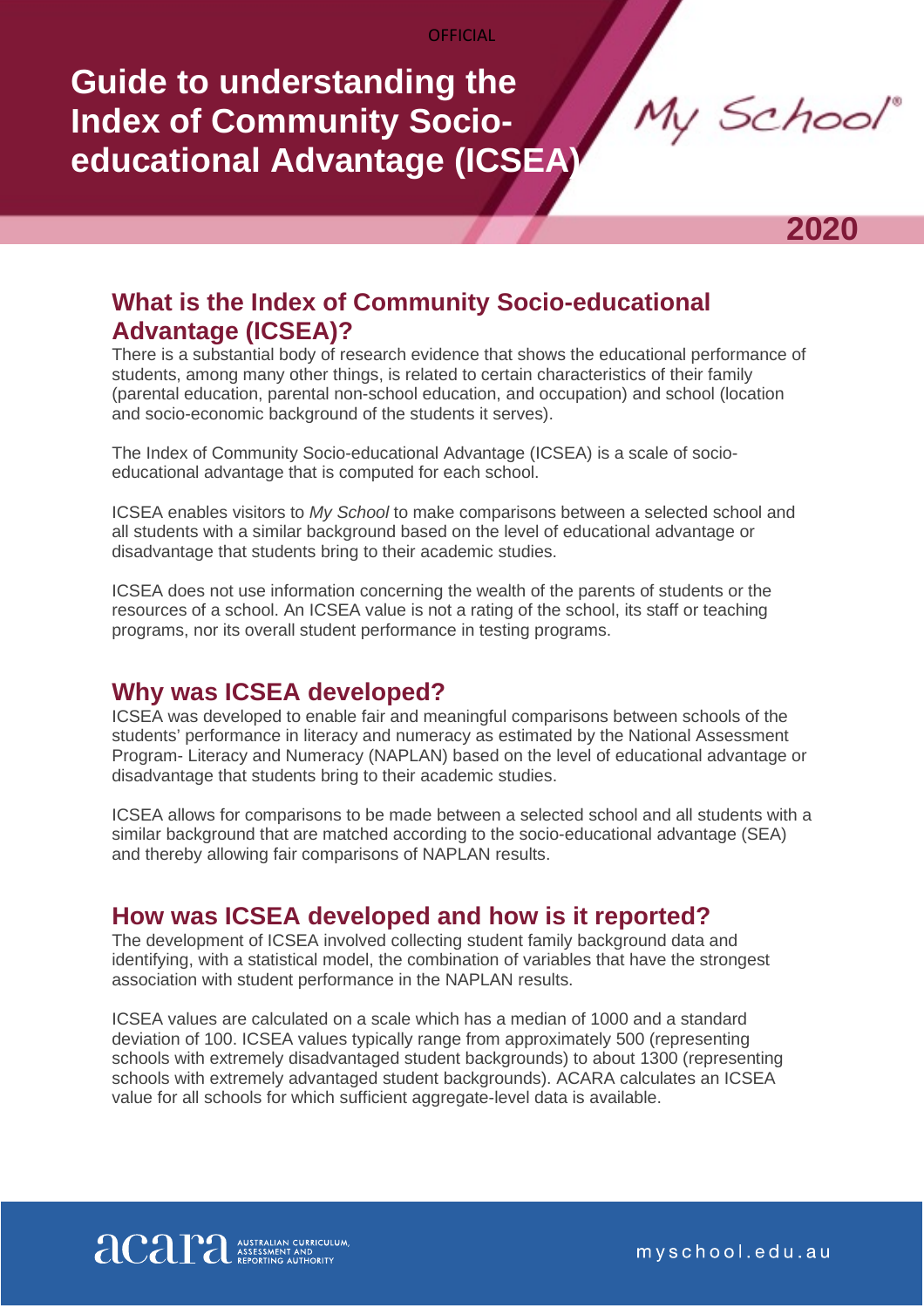

Figure 1 below depicts the distribution of ICSEA values across all those schools in Australia for whom a value is calculated.

*Figure 1. Distribution of 2015 ICSEA values*

### **Do all schools have an ICSEA value?**

Schools that are categorised as special schools on the *My School* website do not have ICSEA values reported for 2014 – 2017. Special schools are schools for students with disability and/or special needs. Similarly, ICSEA values are not generated for juvenile justice schools.

Similarly, schools that do not have students that sit NAPLAN (e.g. Senior Secondary and Infant schools) also do not have ICSEA values reported for 2014 – 2017.

ICSEA is not published if the number of complete student records available for the ICSEA calculation is less than five.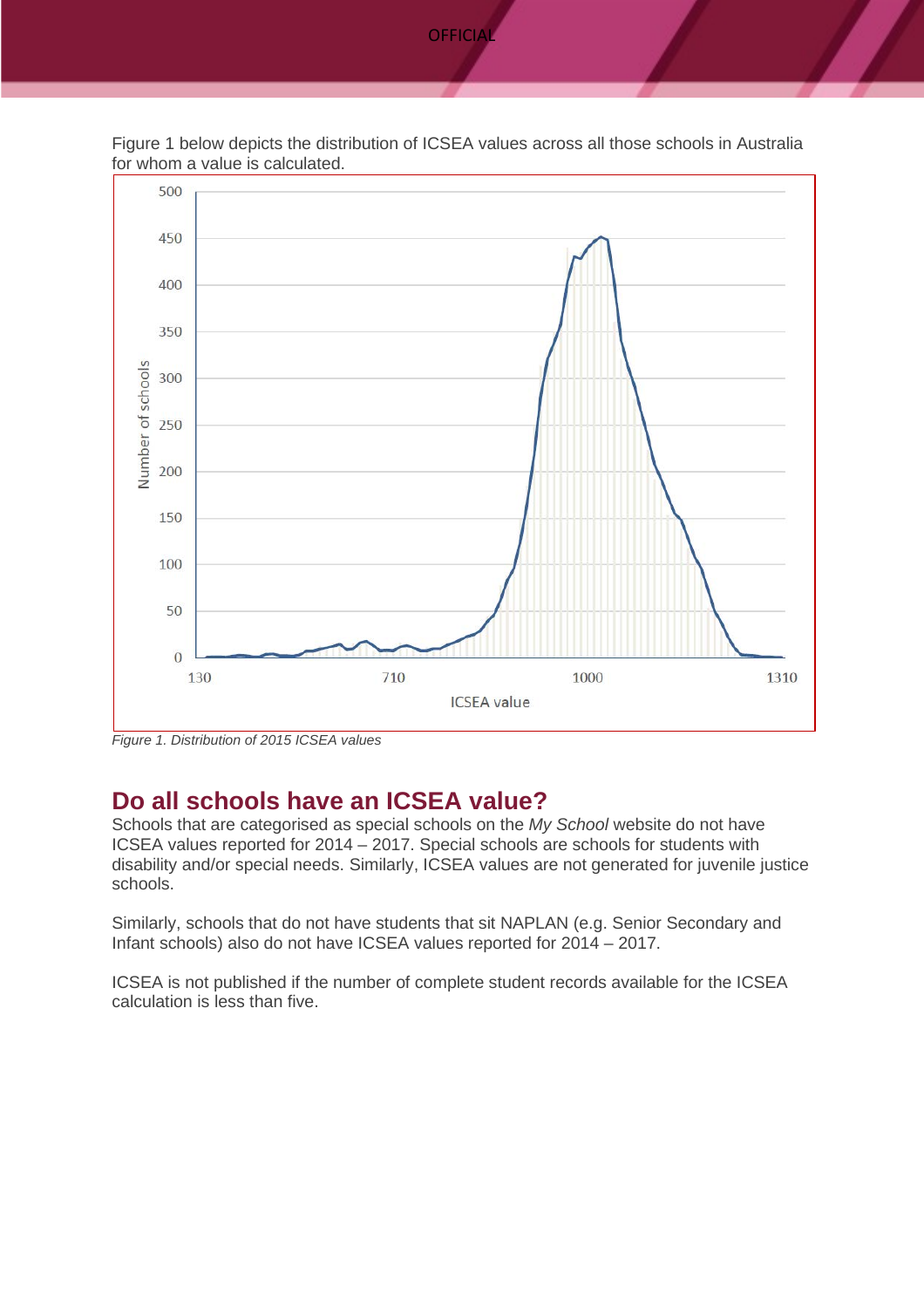### **How is ICSEA used on the** *My School* **website?**

There are six instances where ICSEA values are displayed or used to depict information on *My School*. They are:

### School profile page

Each school's ICSEA value appears on the School profile page, displayed in the Student background section.

In addition to the school ICSEA value a histogram presents the distribution of students across four socio-educational advantage (SEA) quarters representing a scale of relative disadvantage ('bottom quarter') through to relative advantage ('top quarter'). SEA quarters provide further contextual information about the socio-educational composition of the students in the school.



*Figure 2. Student background data on the School profile page*

The school ICSEA percentile is reported to help the user understand where the selected school is placed on the Australian scale of ICSEA. In the example provided above, the School ICSEA value of 972 is in the 33<sup>rd</sup> percentile which means that this selected school is more educationally advantaged than 33% of schools in Australia and more educationally disadvantaged than 67% of schools in Australia.

### Student results table

The student results page displays in table form the selected school's average results in each of the five test domains, and across each of the school's year levels in which students sit the tests. When its data are available, the selected school's results are displayed with options to compare them against "Students with similar background" and "All Australian students". Figure 3 provides an example of the table.

Within each major cell, the school's average results are shown with a colour comparison to "Students with similar background". When you hover over each major cell (tap finger with a mobile device) additional detail below the selected school's average will reveal to show the margin of error at 90 per cent level of confidence. Below this margin of error will be two smaller cells, marked "SIM" and "ALL", showing the average for "Students with similar background" and "All Australian students" respectively. Below this the test type mode (Paper or Online) will be reported.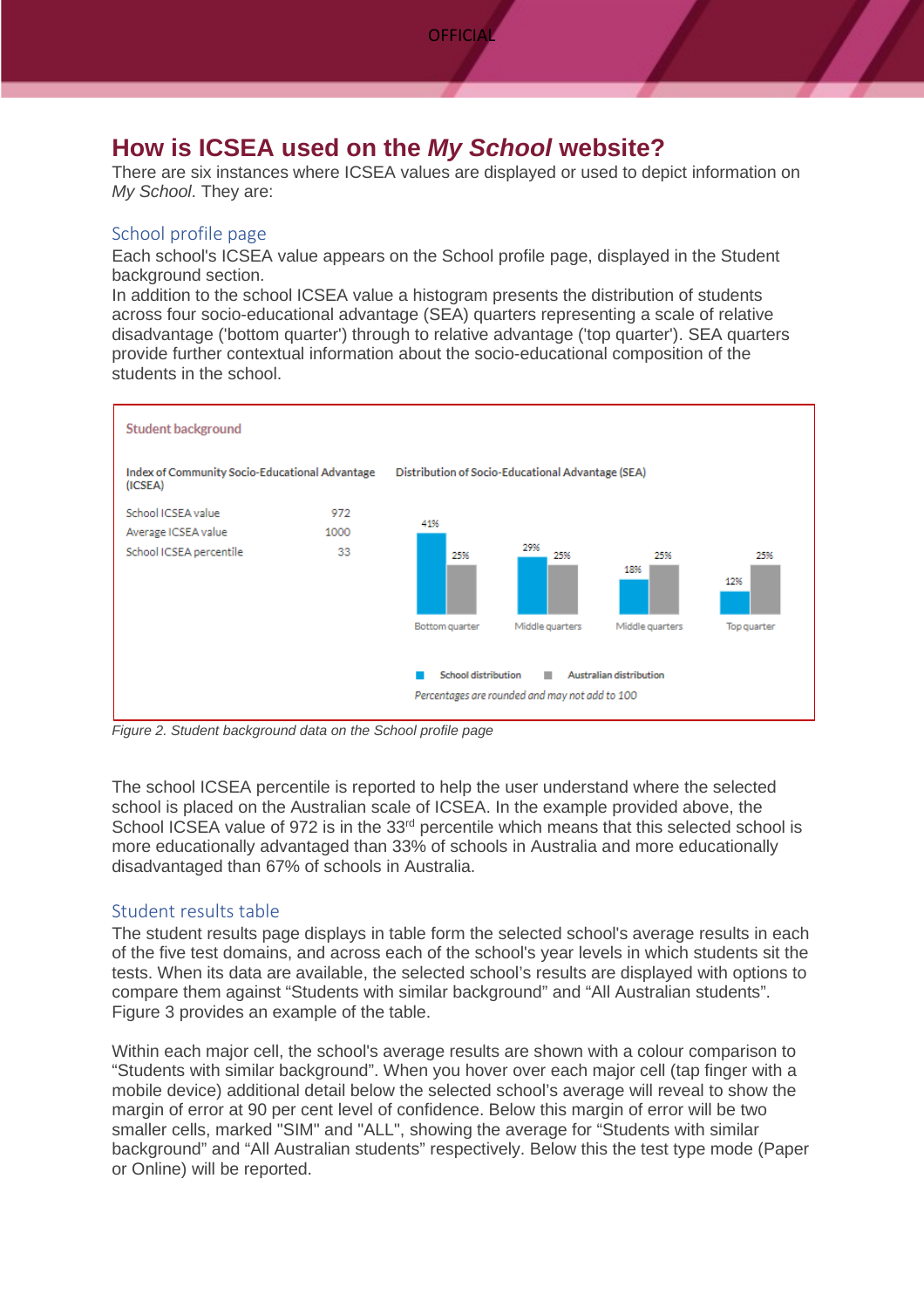



*Figure 3. Example of the Student results table*

### Student results over time graph

In the "Student results over time" section of the *My School* website, a graph displaying the selected school's results with a comparison colour against the average result for "Students with similar background" is reported. This similar background comparison is made by comparing students with similar SEA scores. Figure 4 provides an example of the graph.



*Figure 4. Example of the Student results over time graph*

### Student progress graph

Student progress in NAPLAN performance is reported for Reading, Writing and Numeracy. In situations where the necessary data are not available, or school circumstances do not allow the matching of students across year levels, it is not possible to display Student progress.

NAPLAN results displayed for the selected school relate only to matched students; that is, those students who sat NAPLAN tests on two occasions at the same school and have results on both occasions. Results are shown only for schools with five or more matched students.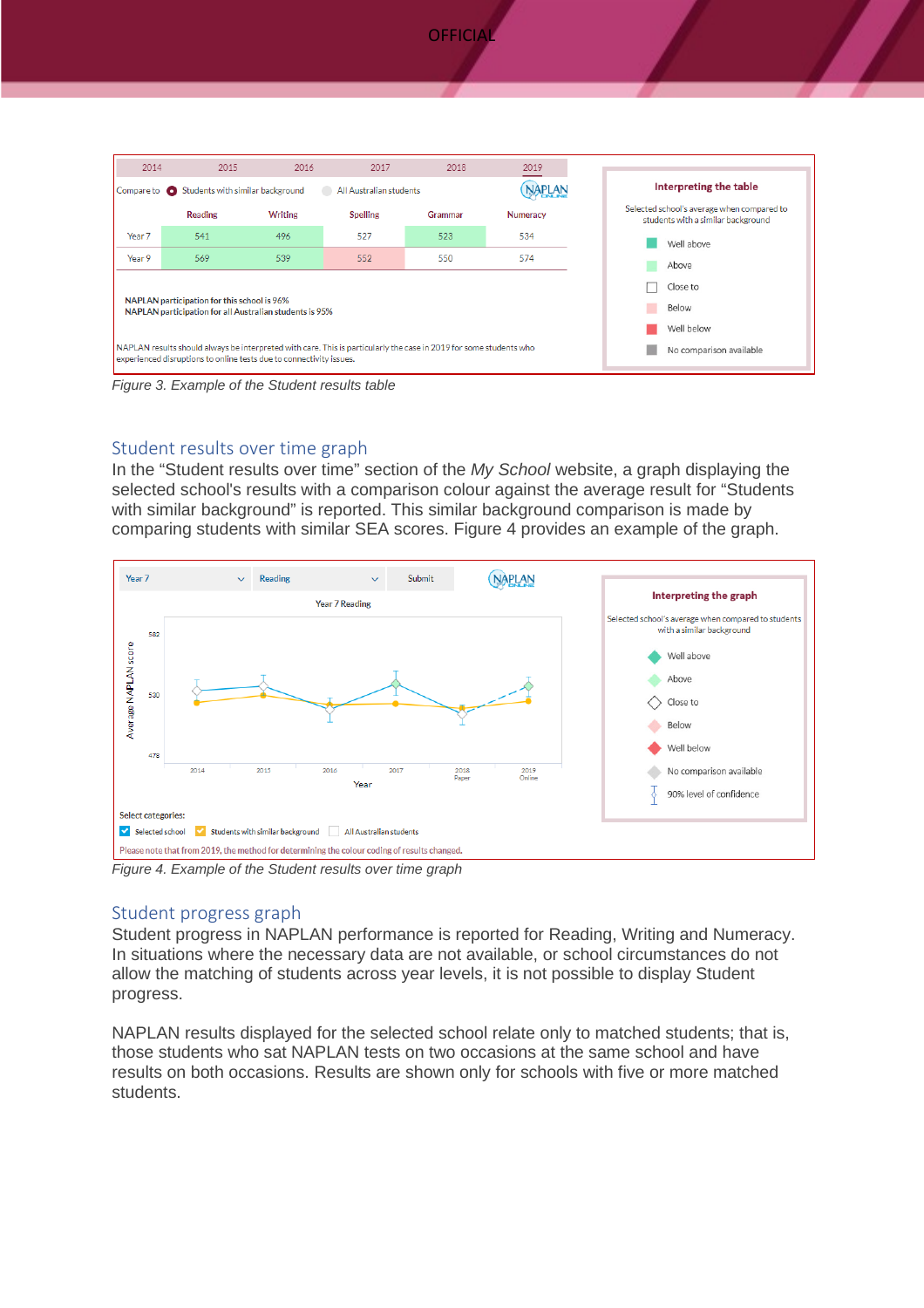On this page, users can compare the level of progress for the selected school with: the average level of progress for "Students with the same starting score and similar background". This similar background calculation comes from identifying students with similar SEA scores. An example of this graph is provided at Figure 5 below.



*Figure 5. Example of the student progress graph*

#### Percentage of students making above average progress table

A table showing the percentage of students at the school who achieved above average progress when compared to students of a similar background and who had the same starting score on their previous NAPLAN test. This similar background calculation comes from identifying students with similar SEA scores. An example of this table is provided at Figure 6 below.

| Year 7-9       |           | Submit<br>$\checkmark$ |           |           |           |           |
|----------------|-----------|------------------------|-----------|-----------|-----------|-----------|
|                | 2012-2014 | 2013-2015              | 2014-2016 | 2015-2017 | 2016-2018 | 2017-2019 |
| <b>Reading</b> | 48        | 54                     | 51        | 50        | 58        | 49        |
| Writing        | 47        | 47                     | 52        | 58        | 45        | 57        |
| Numeracy       | 50        | 49                     | 48        | 37        | 48        | 48        |

*Figure 6. Example of the 'percentage of students making above average progress' table*

#### Student progress time series graph

A graph showing how different groups of students improved their results between two consecutive NAPLAN tests over the same domain is reported. A diamond with a colour comparison to "Students with same starting score and similar background is also reported. This similar background calculation comes from identifying students with similar SEA scores. An example of this graph is provided at Figure 7 below.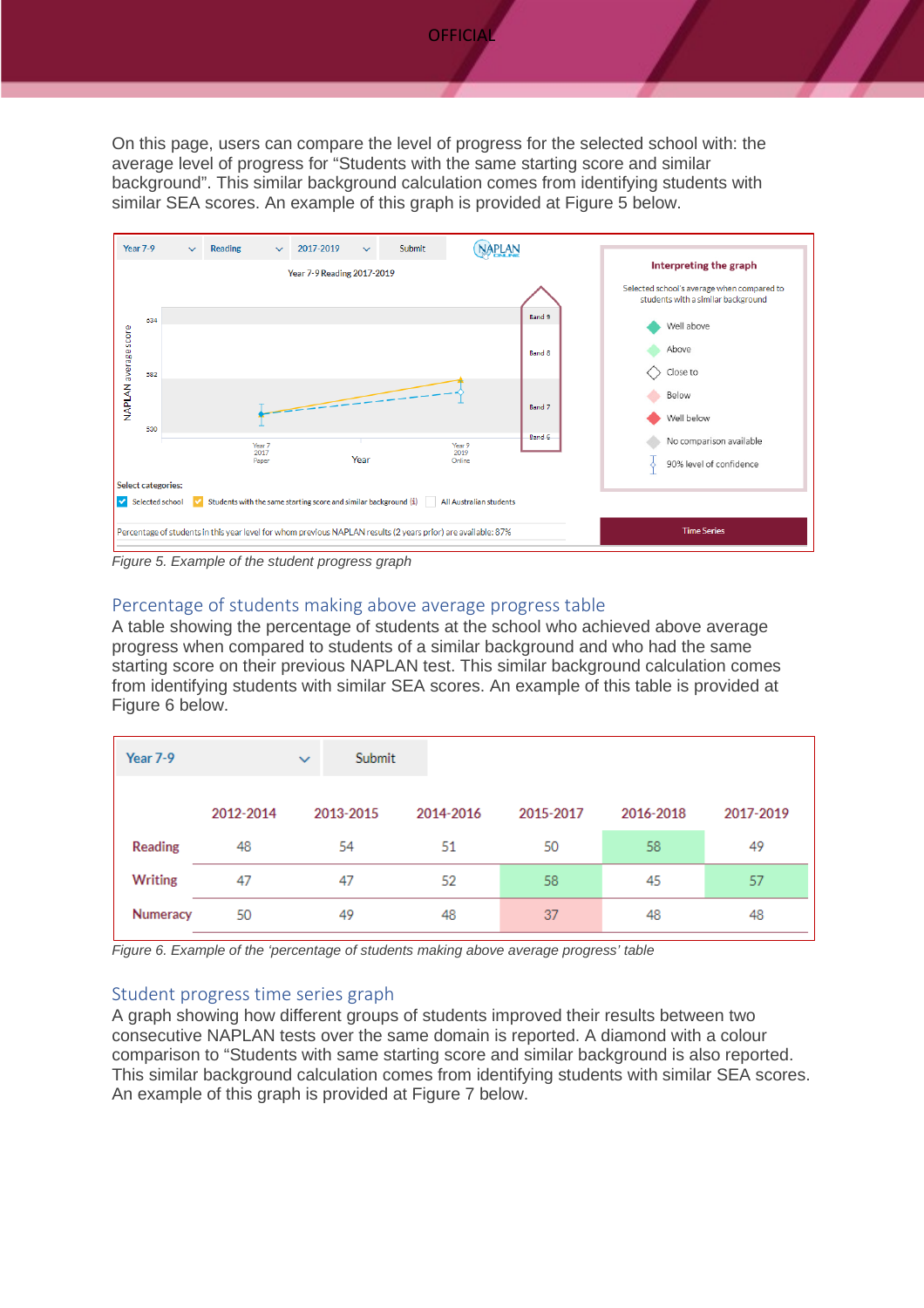



*Figure 7. Example of the student progress time series graph*

Please use the latest look for this section example as the Select categories has been left aligned in the latest UAT site.

### **How can ICSEA and** *My School* **be used to drive school improvement?**

Schools can use the information on *My School* as a basis on which to:

- monitor performance and identify priority areas in which to focus improvement efforts; and
- communicate with the wider school community about their performance and progress to gain support for improvement initiatives.

### Teachers can use the information on *My School* as a basis on which to:

- integrate the information from the website with system and classroom data and use this to develop intervention programs to support higher levels of student achievement in literacy and numeracy;
- determine where they need to make adjustments to teaching programs and strategies;
- connect with teachers in other schools to share ideas;
- compare the progress of their students with students in other schools; and
- engage with parents in support of their children's learning.

Parents and other members of the school community can use the information on Fact Sheet My School as a basis on which to:

• understand how their local school is performing relative to students with a similar background;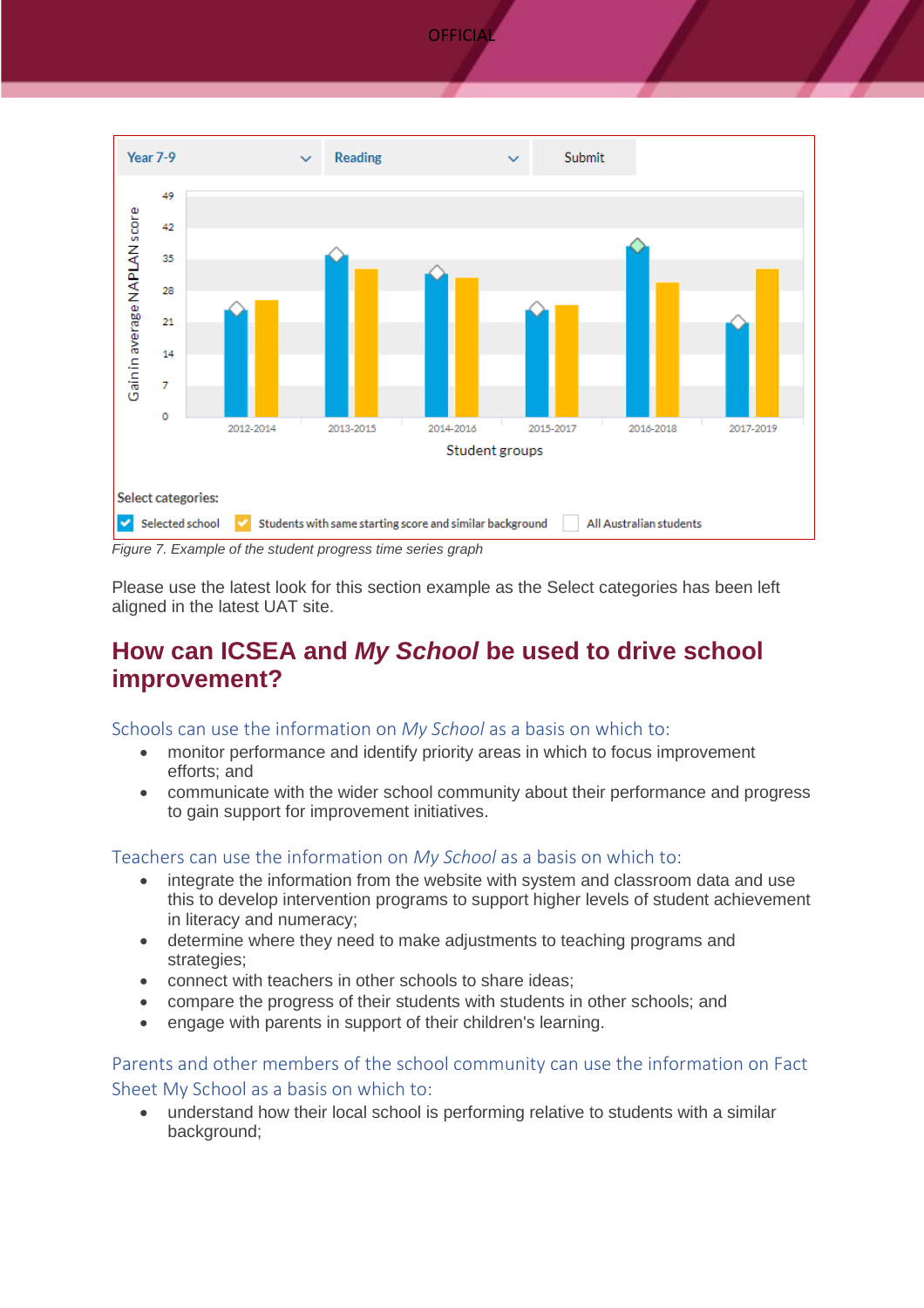

- gain a broader understanding of the learning environments and performance of schools in their local community, as well as within their state or territory and across the nation;
- initiate communication with a school based on comprehensive and detailed information;
- seek a greater level of engagement with a school in support of their child's learning; and
- become involved in advocating for and supporting improvement initiatives within the school.

# **Calculating ICSEA Values**

### What is the ICSEA formula?

ICSEA values were first published on the *My School* website at the end of January 2010. For the second iteration of the website the ICSEA formula was revised and student-level data, in addition to community-level data, were used to create a stronger measure of educational advantage.

At the request of Education Ministers, ACARA investigated the possibility of using studentlevel data, obtained directly from students' families, to calculate ICSEA, rather than indirect (ABS) census data.

The modelling undertaken indicated that by using direct student-level parent occupation and parent education data, it is possible to obtain a stronger measure of student socioeducational advantage (SEA). In broad terms, that model is based on the following formula:

ICSEA = SEA + Remoteness + Percent Indigenous student enrolment

### What information is used to develop the formula?

The construction of the SEA component of ICSEA for *My School* uses information relating to parental occupation, school education and non-school education obtained from student enrolment records. These data are referred to as 'parent data' on *My School*.

When enrolling a child in school, all parents are asked which of the following options best describes their occupation, the school education and non-school education levels they achieved.

### *Parental occupation*

- Senior management in large business organisation, government administration and defence and qualified professionals
- Other business managers, arts/media/sportspersons and associate professionals
- Tradesmen/women, clerks and skilled office, sales and service staff.
- Machine operators, hospitality staff, assistants, labourers and related workers
- Not in paid work in the last 12 months

### *Parental school education level*

- Year 12 or equivalent
- Year 11 or equivalent
- Year 10 or equivalent
- Year 9 or equivalent or below